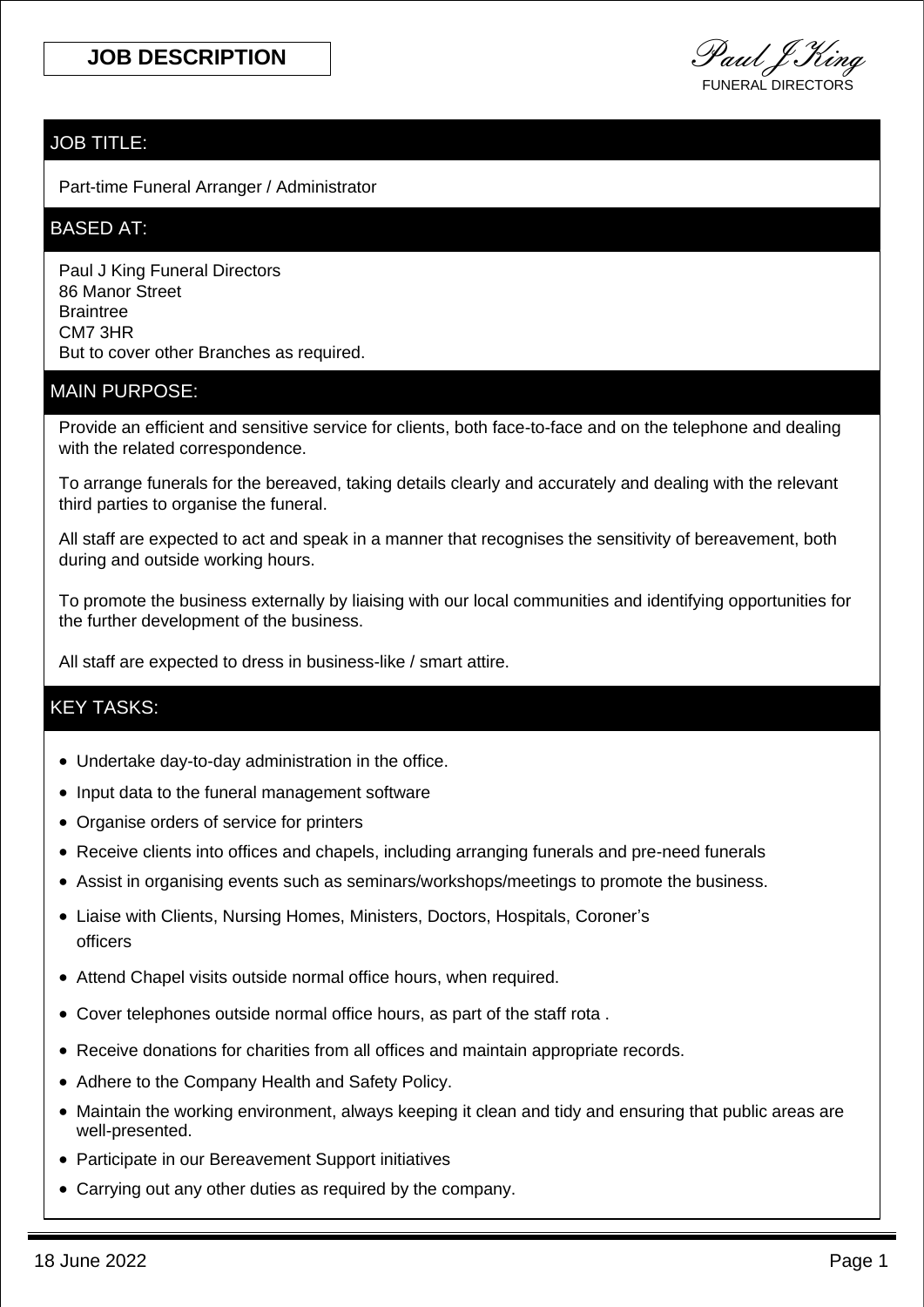## RESPONSIBLE TO:

Report directly to the business manager – Corinne Cadey

## COMMUNICATE WITH:

- Liaising with all other staff and branches of Paul J King Funeral Directors
- Liaising with our memorial masons.
- Attending team meetings outside office hours
- Liaising with Doctors, Hospitals, Crematoria, Florists and all other suppliers and contractors
- Integrating in our local communities by membership of groups or Churches etc

### TRAINING:

- Attending training courses delivered internally and externally
- Attending meetings of local/national professional institutions and relevant training days provided by these institutions

## GENERAL:

- A Staff Handbook is used throughout the company and staff are expected to adhere to its content.
- Observe and adhere to all fire, health and safety and other statutory requirements.

**Because of the changing nature of our business your job description will inevitably change. You will, from time to time, be required to undertake other activities of a similar nature that fall within your capabilities as directed by management.**